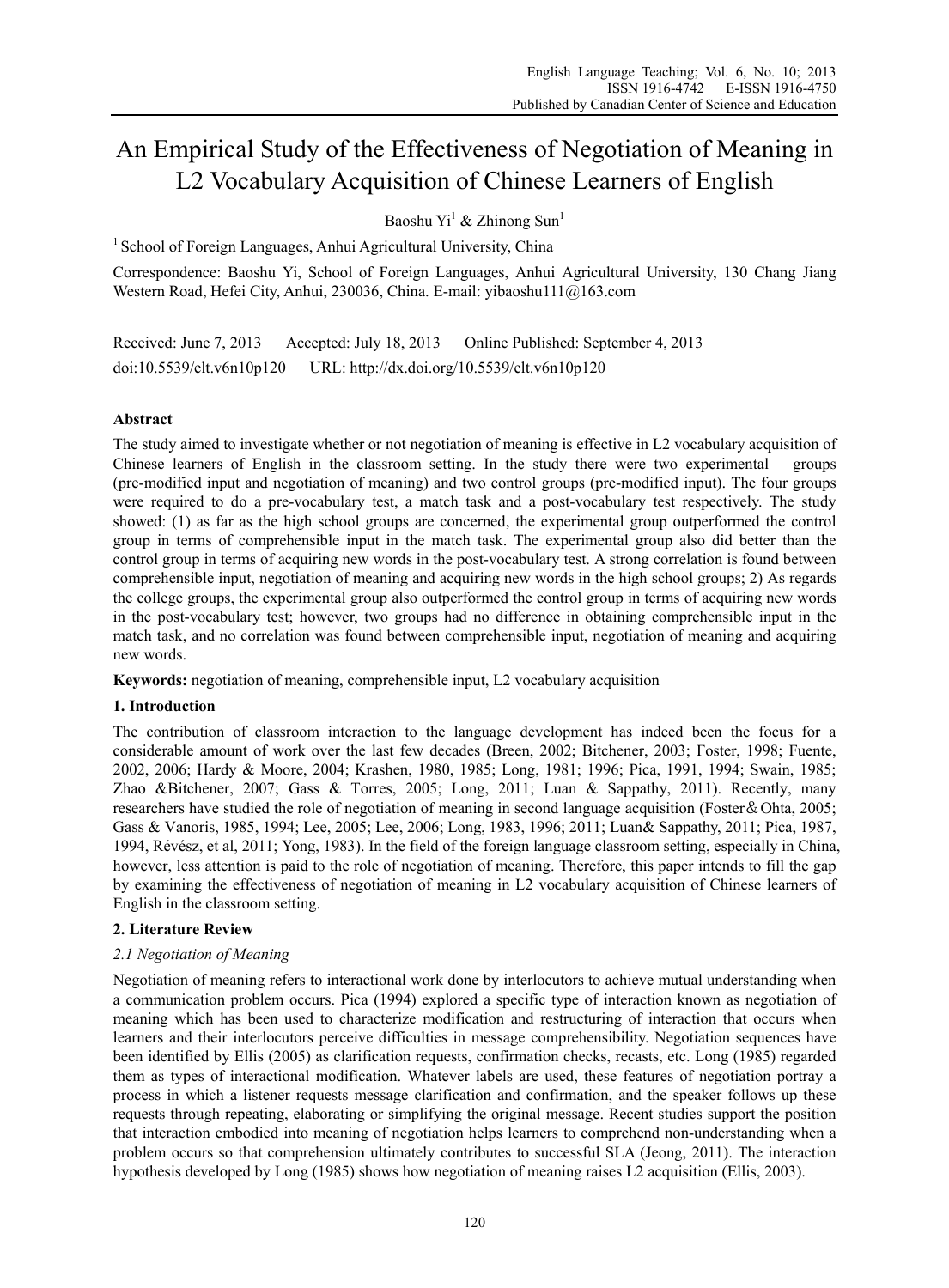### *2.2 Negotiation of Meaning and the Interaction Hypothesis*

According to Long (1985), in an NNS-NS (a non-native speaker and a native speaker) encounter, both parties would experience difficulty in comprehension and expression, and they would therefore modify interaction, in particular, the NS would modify the speech to such a level that is appropriate to the NNS. The modification has two results: Firstly, it keeps interaction going and gets things done; Secondly, it provides comprehensible input. The more L2 interaction the learner holds with others, the more negotiation of meaning would take place, and subsequently, the more comprehensible input the learner would receive.

In other words, when a learner interacts with someone who might be another learner or a teacher, the learner receives input and produces output. Because learners do not know the language perfectly, it is natural that their attempts to interact should sometimes go wrong and misunderstandings may occur. When this happens, it is known as negotiation of meaning defined by Ellis as interactive work that takes place between the speakers when some misunderstandings occur (Ellis, 1997: 141). This may involve saying things again, using other words or simpler structures, and a number of gestures, etc. Through negotiation of meaning, learners try out their own language by making their own choices and errors when using the target language in communicative contexts, which play a vital role in learners' linguistic development.

To sum up, negotiation of meaning can occur during normal communications between proficient speakers and less proficient speakers. Both proficient and less proficient speakers are believed to benefit from negotiation of meaning. All in all, the interaction hypothesis claims that it is in the interaction process that acquisition may occur effectively. Learners acquire target language through talking with native speakers, teachers, or other interlocutors.

### *2.3 Negotiation of Meaning and Vocabulary Acquisition*

The lexicon of a language is central to language acquisition as it provides a unique window on the process of acquisition for language as a whole. Currently, the issue of vocabulary acquisition has drawn more and more attention in second language pedagogy and research. In particular, the role of negotiation of meaning in L2 vocabulary acquisition is drawing the attention of many researchers (Pica, 1993, 1994; Long, 1996; Ellis, 1985, 1995, Loschky, 1994; Fuente, 2002, 2006; Blake, 2000; Luan & Sappathy, 2011; Bitchener, 2003; Ellis & He, 1999; Ellis & Heimbach, 1997; Ellis, et al., 1994).

Pica (1993, 1994) claims that negotiation of meaning is far more likely to concern lexical items than grammatical morphology and that negotiated interaction may be beneficial for lexical learning.

Long (1996) states that negative feedback obtained in negotiation work or elsewhere may be of great use in L2 development and it is also good for vocabulary learning. This indirect evidence indicates that negotiation of meaning could play an important role in second language vocabulary acquisition.

There are some empirical studies examining the effects of negotiation of meaning on vocabulary comprehension. Ellis (1985) demonstrates that pre-modified input (input that has been simplified and made more redundant) is actually more efficient than interactional modified input (the subjects listen to unmodified instructions but are given the opportunity to seek clarification) in terms of the number of new words acquired per minute on task. However, later, Ellis et al (1994) re-establishes that negotiation of meaning results in a better comprehension and receptive acquisition of vocabulary than pre-modified input, providing evidence for a link between modified input through negotiation of meaning and vocabulary acquisition.

In a study carried out by Zhao & Bitchener (2007), it is found that negotiation of meaning occurs in interaction when dealing with linguistic difficulties. However, in the learner-learner interactions, there is more questioning which enables learners to initiate opportunities for accessing target language data for the immediate resolution of language difficulties (Zhao & Bitchener, 2007: 446) which predicts their L2 learning and vocabulary acquisition.

A recent study by Luan & Sappathy (2011) examines the relationship between negotiated interaction and the ability to retain vocabulary items among a group of primary school learners with similar first languages. The results show that learners who negotiate for meaning in the two-way task achieve higher vocabulary test scores. The 24 students involved in the interactive task demonstrate their ability to negotiate for meaning despite their lack of proficiency in the language. As negotiated interaction has proved successful in enabling students to acquire and retain vocabulary items, such interactive tasks should be encouraged in the classroom.

From the above literature, it seems that comprehension promotes language acquisition and negotiation of meaning leads to better comprehension. It also implies that negotiation of meaning contributes to language acquisition. Negotiation of meaning is believed to aid L2 vocabulary acquisition.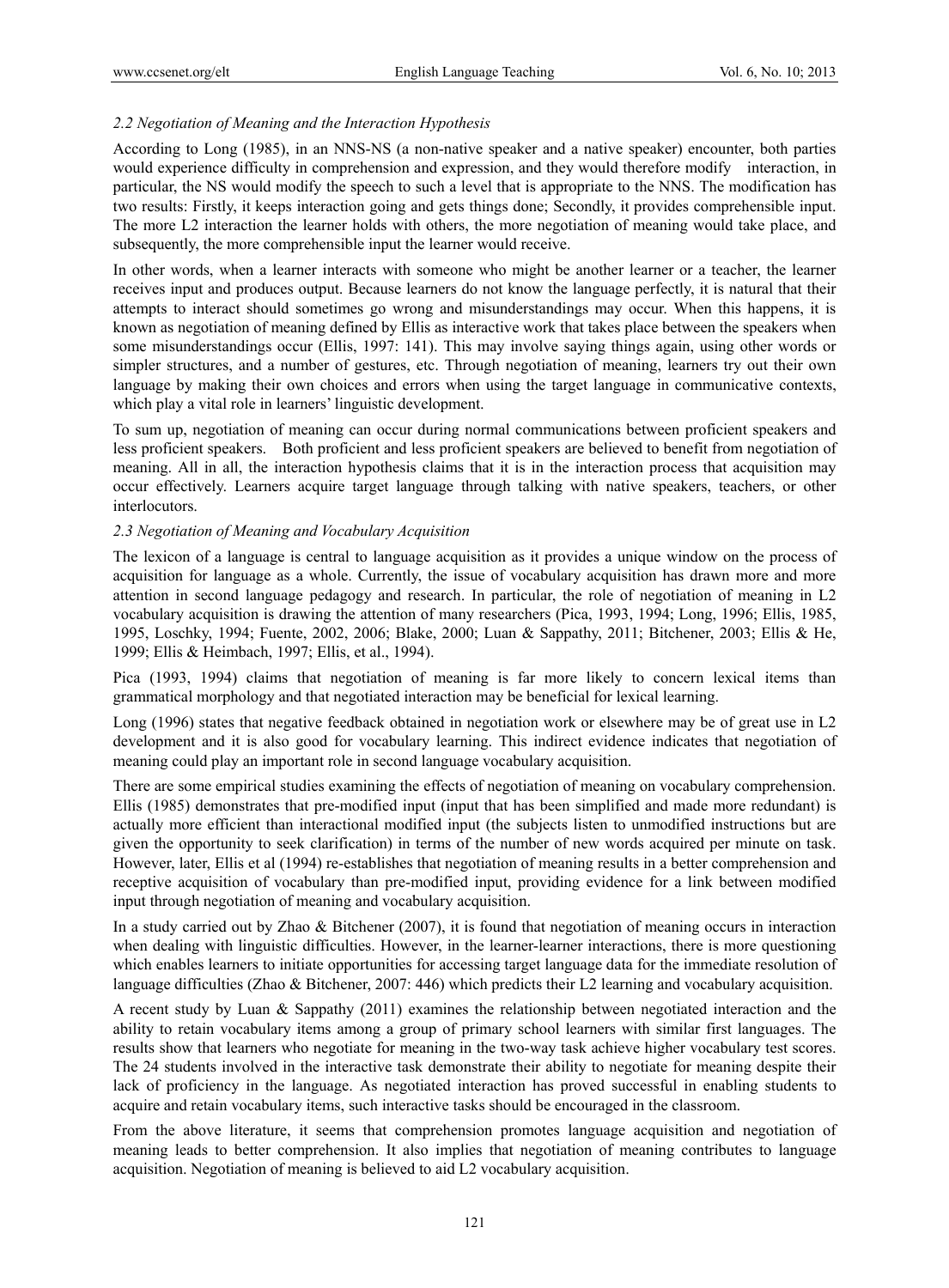However, as regards negotiation of meaning, some criticisms remain: Contrary to many relevant studies, Foster (1998) holds that negotiation of meaning is not a strategy that language learners are predisposed to employ when they encounter gaps in their understanding. There is little evidence of negotiation in her data, suggesting that there is a difference between laboratory and classroom settings with regard to the amount of negotiation produced. Because of the small amount of negotiation in any of her tasks, she concludes that un-coached negotiation for meaning does not occur in the classroom. The classroom is not a fertile context for negotiation of meaning to take place because teachers consider this type of interaction to be inefficient in their lessons.

In view of the above, the study aims to examine the effectiveness of negotiation of meaning on vocabulary acquisition in the classroom setting by examining the following two questions.

1) When learning new words, can learners with negotiation of meaning acquire more comprehensible input than those without negotiation of meaning?

2) Is there a positive correlation between negotiation of meaning and L2 vocabulary acquisition in the classroom setting?

### **3. Methodology**

#### *3.1 Subjects*

In total, one hundred and eighty-two students participated in the study. One hundred students were from the high school and eighty two were from the college. The students in the high school groups shared similar experience in the following factors: 1) They were all in Grade 8, aged from 13 to 15, and they were all from the same district with similar learning experience in English; 2) They were all native Chinese speakers, which meant that Chinese as their mother tongue was predominantly used in daily life. The college participants also shared similar experience in terms of the following factors: 1) They were all freshmen in the college, aged from 18 to 21; 2) They were all native Chinese speakers. Speaking Chinese was inevitable while they were learning English.

*3.2 Experimental Groups and Control Groups* 

All the subjects were divided into four groups: two experimental groups and two control groups. The detailed information is described in Table 1:

| Groups                                            | Features                                      |
|---------------------------------------------------|-----------------------------------------------|
| Group 1 (College experimental group) $(n=42)$     | Pre-modified input $+$ Negotiation of meaning |
| Group 2 (High school experimental group) $(n=56)$ | Pre-modified input $+$ Negotiation of meaning |
| Group 3 (College control group) $(n=38)$          | Pre-modified input                            |
| Group 4 (High school control group) $(n=42)$      | Pre-modified input                            |

Table 1. Division of groups and their features

Group 1 and Group 2 are experimental groups in which the participants are able to receive pre-modified input (input that has been simplified and made more redundant) and negotiate meaning with their teachers or peers simultaneously. Group 3 and Group 4 are control groups in which the participants can only receive pre-modified input without negotiation of meaning.

### *3.3 Transcription*

In this study, all the conversations (teachers and students or students and their peers) during performing the tasks were transcribed. Any unclear sounds were deleted immediately so that only 178 pieces of the recordings were transcribed clearly in the research though there were 182 participants in this experiment. When transcription was done, checking required the same time, effort, and attention as transcribing was done in the first place. Each transcription in this paper was checked by the other researcher who was invited, through which a more plausible and scientific transcription could be obtained.

#### *3.4 Procedure*

The whole experiment was divided into three phases: pre-task phase, during-task phase and post-task phase. The detailed information is presented in Table 2: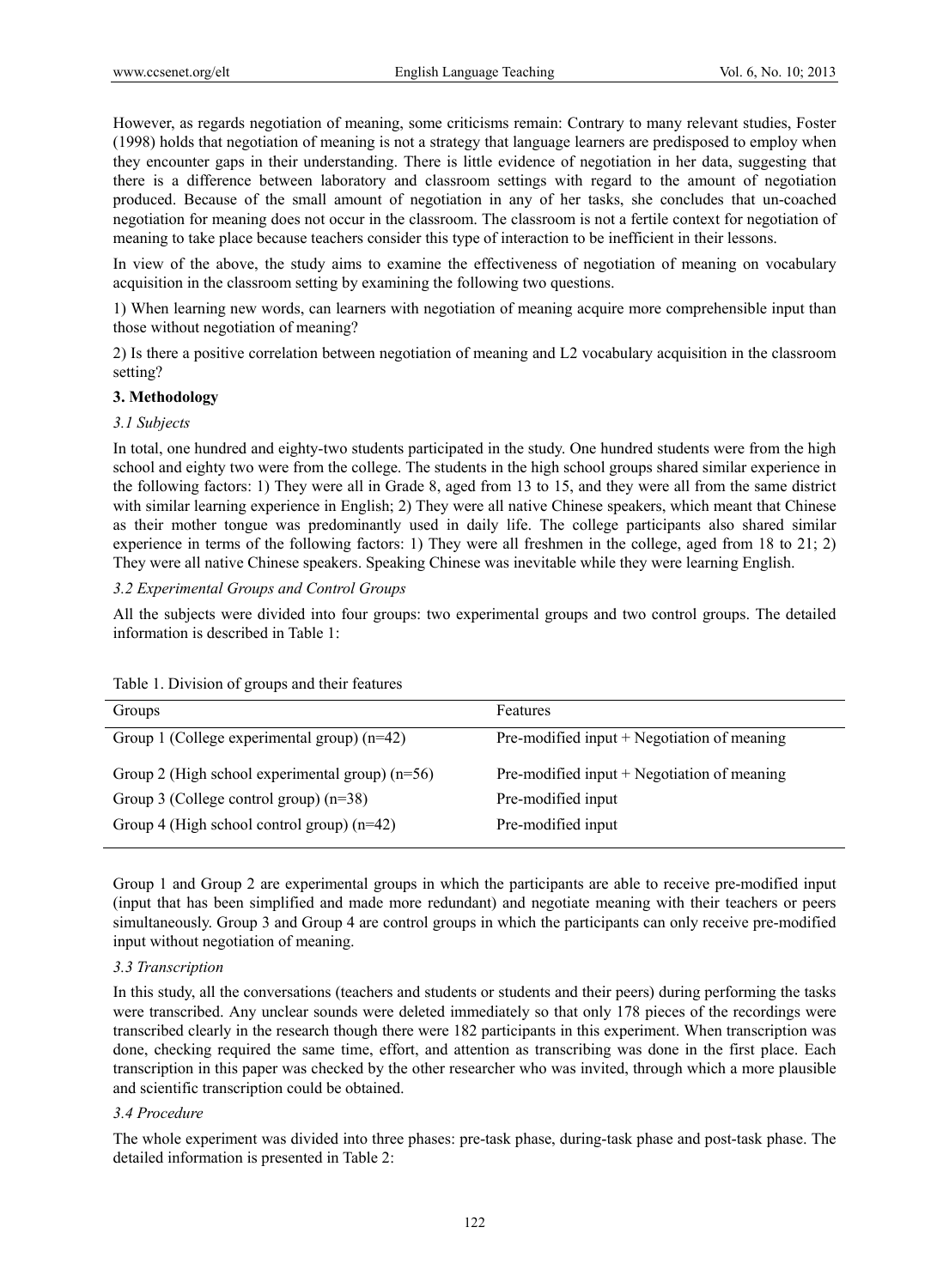| Phase          | Task                            | Purpose                                                                                  |  |
|----------------|---------------------------------|------------------------------------------------------------------------------------------|--|
| Pre-task       | Pre-vocabulary tests            | To find the participant's vocabulary level and make                                      |  |
|                | (Test 1 and Test 2)             | sure what words or phrases are new to them.                                              |  |
| During-task    | Match tasks                     | To obtain frequency of negotiation of meaning and the<br>results of comprehensible input |  |
|                | (Match task 1 and Match task 2) |                                                                                          |  |
| Post-task      | Post-vocabulary tests           | To attain the final scores of the participants in                                        |  |
| (A week later) | (Test 3 and Test 4)             | acquiring new words                                                                      |  |

#### Table 2. A series of tasks and their purposes

According to Table 2, in the pre-task phase, there were two vocabulary tests (Test 1 and Test 2). In Test 1, the high school participants were requested to translate 30 English words or phrases into Chinese, and then the researcher could find out what words or phrases were new to them. Ten words and phrases were selected: t*ake after, I won't be long, pull down, set up, used to, separate, downtown, be terrified of , block, ocean.* 

In Test 2, the college participants were also asked to translate 30 English words into Chinese, and the words that were new to the participants were picked out. Five words were selected to be ready for the next test. They were *drastic, contraption, reiterate, drudge, contingent.* 

In the during-task phase, the participants were asked to do the match tasks. Match task 1 consisted of eleven pictures and ten words or phrases. The participants in Group 2 were required to match the pictures and the words according to the researcher's explanation and negotiating meaning with peers or teachers while the participants in Group 4 were required to match the pictures and the words without negotiation of meaning with others. Both of the groups must complete the tasks within 15 minutes.

Match task 2 consisted of five Chinese and five English words. They were selected carefully after Test2. The participants in Group 1 were requested to match Chinese words and English words according to the researcher's English explanation with the help of negotiating meaning with peers or teachers while those in Group 3 were asked to do the same thing without the help of negotiation of meaning.

In the match tasks, if a participant got one match correct, he/she could obtain one point. The total score for Group 2 and Group 4 was 10 points while the total score for Group 1 and Group 3 was 5 points.

In the post-task phase which happened a week later, it included two post-vocabulary tests (Test 3 and Test 4). In Test 3, the high school participants were asked to fill in the blanks with the words given, which the participants in Group 2 and Group 4 had already learnt before. In Test 4, the college participants were requested to fill in the blanks with the right words, which the participants in Group 1 and Group 3 had also learnt before. If a participant got one question right, he or she could obtain one point.

### *3.5 Measurement of Frequency of Negotiation of Meaning*

Frequency of negotiation of meaning was calculated when the participants' conversation records were transcribed. Frequency of negotiation of meaning was counted with reference to C-units as well as T-units. In the experiment, ways of negotiation of meaning include repetition, confirmation, confirmation check, clarification request (Vanoris & Gass, 1985), pretend (Foster 1998), avoidance of the topic, deliberate change of the topic (Lee, 2001), recasting ( Ellis, 2003), and the use of the first language. For instance:

Teacher: separate means divide. Anyone can not separate Taiwan from us (pre-modified input)

Student 1/Student 2: open… it ? (Clarification request)

Teacher: similar to open…But not open (recasting)

Student 1/Student 2: similar to open? FenKai? (Confirmation check and the use of L1)

Teacher: That' right. (Confirmation)

In this dialogue, frequency of negotiation of meaning is counted to be 5 (clarification request, recasting, the use of L1, confirmation check and confirmation).

### **4. Results and Discussion**

*4.1 Results* 

The data collected in this experiment are finally analyzed by SPSS 17 with an aim of showing whether or not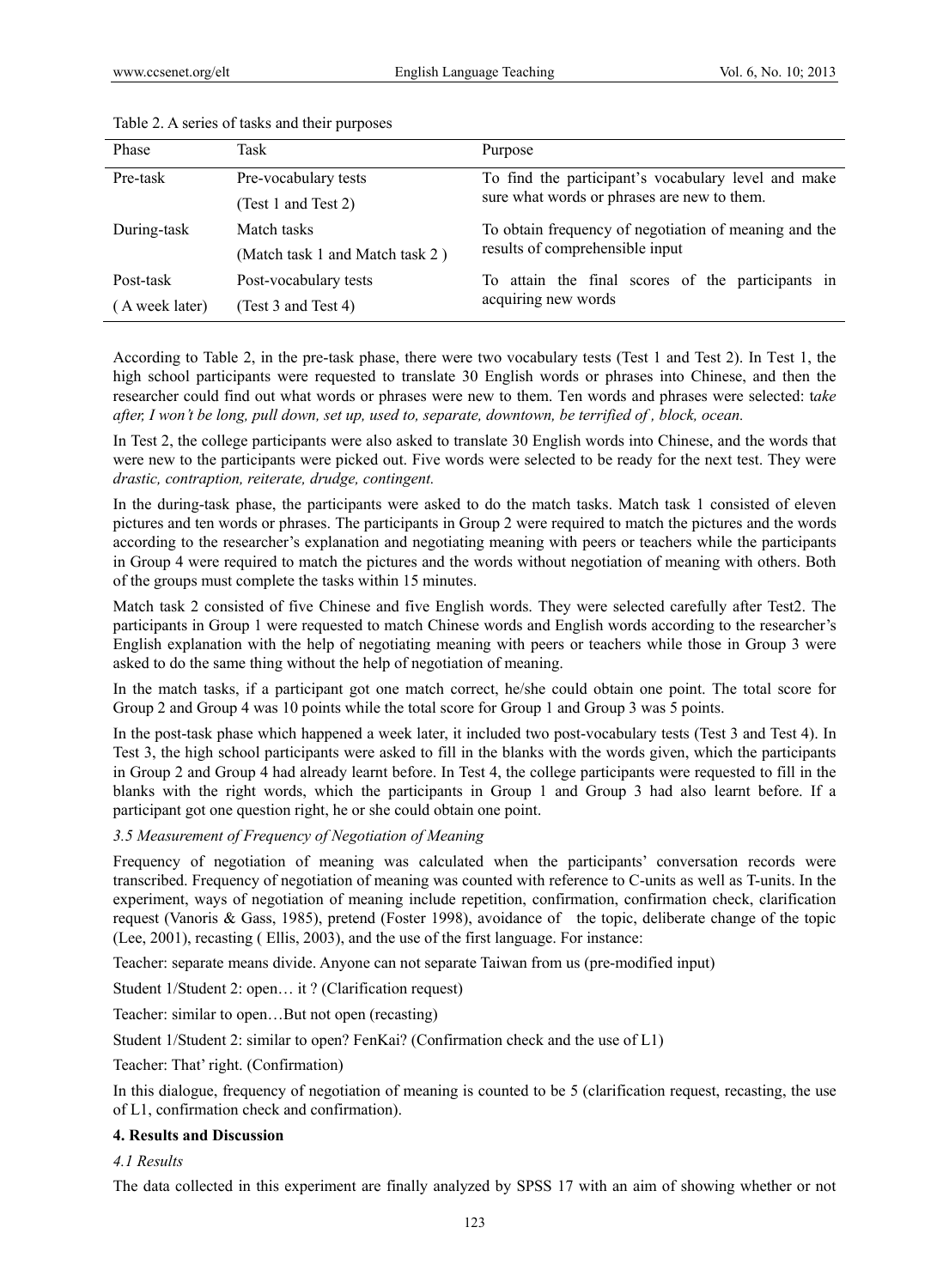there are any differences in comprehensible input and vocabulary score between the control groups and the experimental groups in the match tasks and the post-vocabulary tests.

| High school             | Group              | N  | Mean   | Std. Deviation        | T-value        | P-value |
|-------------------------|--------------------|----|--------|-----------------------|----------------|---------|
| Comprehensible<br>input | Control group      | 42 | 5.4048 | 2.16468               | 11.244         | 0.000   |
|                         | Experimental group | 56 | 9.3750 | 1.31512               |                |         |
| Vocabulary score        | Control group      | 42 | 2.1667 | 1.54473               | 0.000<br>9.172 |         |
|                         | Experimental group | 56 | 5.8393 | 2.22201               |                |         |
|                         |                    |    |        |                       |                |         |
| College school          | Group              | N  | Mean   | Std. Deviation        | T-value        | P-value |
| Comprehensible          | Control group      | 38 | 5.0000 | $.00000$ <sup>a</sup> | $\ast$         |         |
| input                   | Experimental group | 42 | 5.0000 | $.00000$ <sup>a</sup> |                | $\ast$  |
| Vocabulary score        | Control group      | 38 | 2.1579 | 1.44309               | 4.800          | 0.000   |

Table 3. The results of independent samples T-test in terms of comprehensible input and vocabulary score

\* T cannot be computed because the standard deviations of both groups are 0.

Table 3 shows that in the high school groups, there is a significant difference between the control group and the experimental group in terms of comprehensible input and vocabulary score, with P value being 0.000 < 0.05, The experimental group (mean=9. 3750) outperforms the control group (mean=5. 4048 ) in both comprehensible input and vocabulary score. However, it is not the same case with the groups of the college school. It is found that there is no significant difference between the control group and the experimental group in terms of comprehensible input because the value of comprehensible input is constant (mean=5. 0000) and t-value can not be computed at all, whereas, a significant difference can be seen in vocabulary score between the control group and the experimental group (P=0. 000<0.05). The experimental group (mean=3. 7143) outperforms the control group (mean=2. 1579).

Table 4. Correlation between frequency of negotiation of meaning, vocabulary score and comprehensible input in the high school groups

|                                                     |                     | Comprehensible input Vocabulary score Frequency of N/M |           |           |
|-----------------------------------------------------|---------------------|--------------------------------------------------------|-----------|-----------|
| Comprehensible input                                | Pearson Correlation | $\blacksquare$                                         | $.313*$   | $.310*$   |
|                                                     | Sig. (2-tailed)     |                                                        | .019      | .020      |
|                                                     | N                   | 56                                                     | 56        | 56        |
| Vocabulary score                                    | Pearson Correlation | $.313*$                                                |           | $.761$ ** |
|                                                     | Sig. (2-tailed)     | .019                                                   |           | .000      |
|                                                     | N                   | 56                                                     | 56        | 56        |
| Frequency of negation of Sig. (2-tailed)<br>meaning | Pearson Correlation | $.310*$                                                | $.761$ ** | 1         |
|                                                     |                     | .020                                                   | .000      |           |
|                                                     | N                   | 56                                                     | 56        | 56        |

In Table 4, it can be seen that there is a positive correlation between comprehensible input and frequency of negotiation of meaning (P=0.020<0.05) in the high school groups. It is also correlated with vocabulary score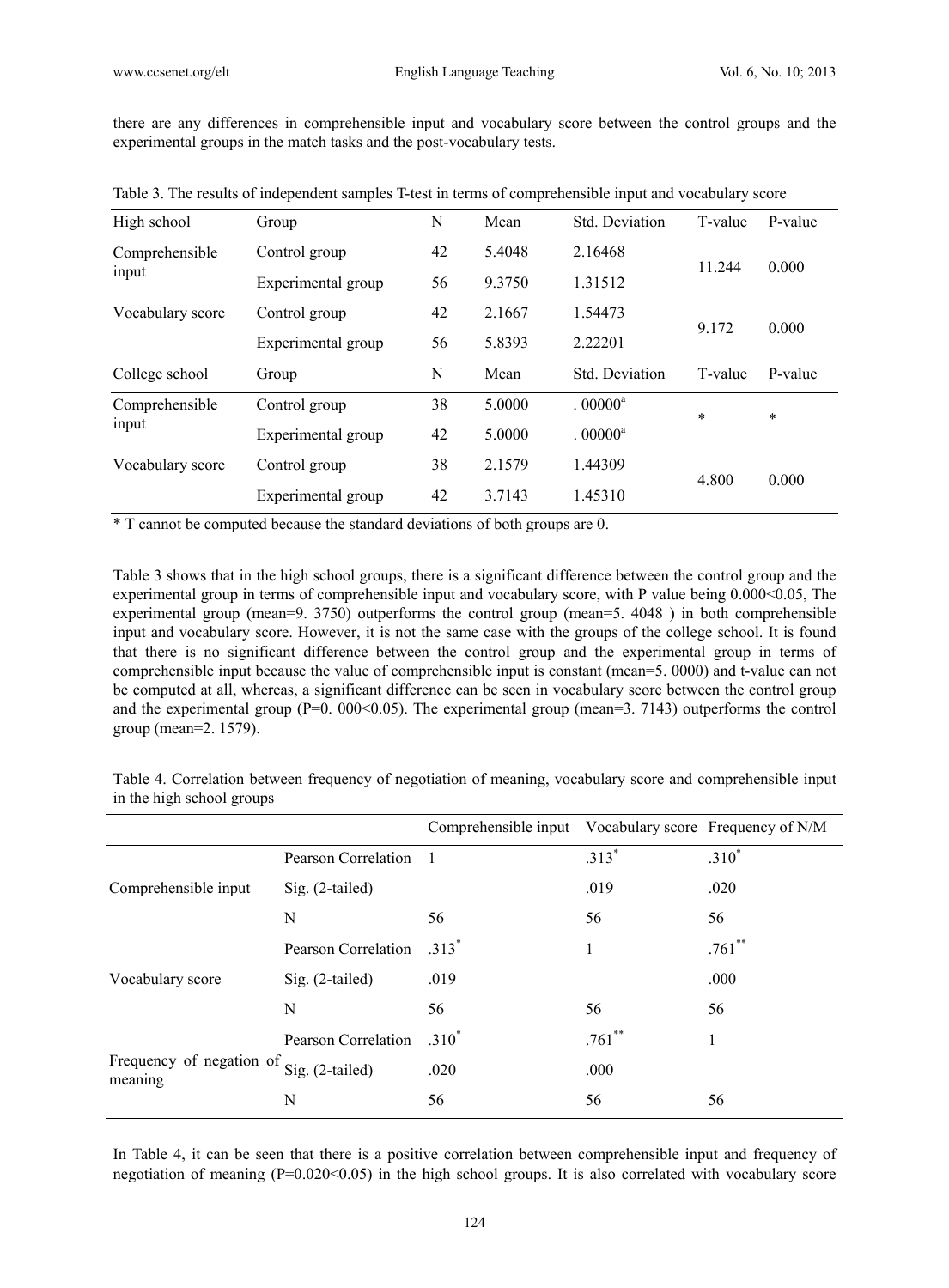$(p=0.019<0.05)$ . In addition, vocabulary score and frequency of negotiation of meaning have a strong correlation with each other (P=0. 000<0.05). It is worth mentioning that Pearson Correlation between vocabulary score and frequency of negotiation of meaning is much higher (0.761) than other Pearson correlations (0.313, 0.310).

Table 5. Correlation between frequency of negotiation of meaning, vocabulary score and comprehensible input in the college experimental groups

|                                                             |                     | Frequency of N/M | Comprehensible input | Score                |
|-------------------------------------------------------------|---------------------|------------------|----------------------|----------------------|
| Frequency of Negotiation Sig. (2-tailed)<br>of meaning<br>N | Pearson Correlation | 1                | $\ast$               | .239                 |
|                                                             |                     |                  | ٠                    | .127                 |
|                                                             |                     | 42               | 42                   | 42                   |
| Comprehensible input                                        | Pearson Correlation | $\ast$           | $\ast$               | $\ast$               |
|                                                             | Sig. (2-tailed)     |                  |                      | $\ddot{\phantom{0}}$ |
|                                                             | N                   | 42               | 42                   | 42                   |
| Vocabulary score                                            | Pearson Correlation | .239             | $\ast$               |                      |
|                                                             | $Sig. (2-tailed)$   | .127             | $\bullet$            |                      |
|                                                             | N                   | 42               | 42                   | 42                   |

\* Cannot be computed because at least one of the variables is constant.

In Table 5, it is seen that different from the high school groups, no correlation can be found between frequency of negotiation of meaning and vocabulary score ( $P=0.127>0.05$ ) in the college groups. It is the same case with others. There is no correlation between frequency of negotiation of meaning and comprehensible input, vocabulary score because the value of comprehensible input is constant.

## *4.2 Discussion*

1) When learning new words, can learners with negotiation of meaning acquire more comprehensible input than those without negotiation of meaning?

It is not simply noted that the participants in the experimental groups with negotiation of meaning could attain more comprehensible input than the control groups without negotiation of meaning. The situation in this experiment is more complicated than expected, which could be better illustrated in Table 3 and Table 4.

In the college groups, no correlation is found between frequency of negotiation of meaning and comprehensible input. That is to say, in the control group (pre-modified input plus non-negotiation of meaning), the participants attain the same level of comprehensible input as their counterparts in the experimental group (pre-modified input plus negotiation of meaning), which seems to support the results obtained by Ellis and He (1999), who find no significant difference in comprehensible input between the pre-modified input group and the interactionally modified input group. As far as the college students in this experiment are concerned, through the teacher's pre-modified input, the control group (pre-modified input + non-negotiation of meaning) also gets a good understanding of the target items. For instance:

Teacher: drastic means strong and violent.

Students: should be B.

Teacher: contraption means a strange - looking device

Students: should be C

Teacher: reiterate means restate, repeat, do or say something again and again

Students: should E

Teacher: drudge, do uninteresting and hard work.

Students: should be A.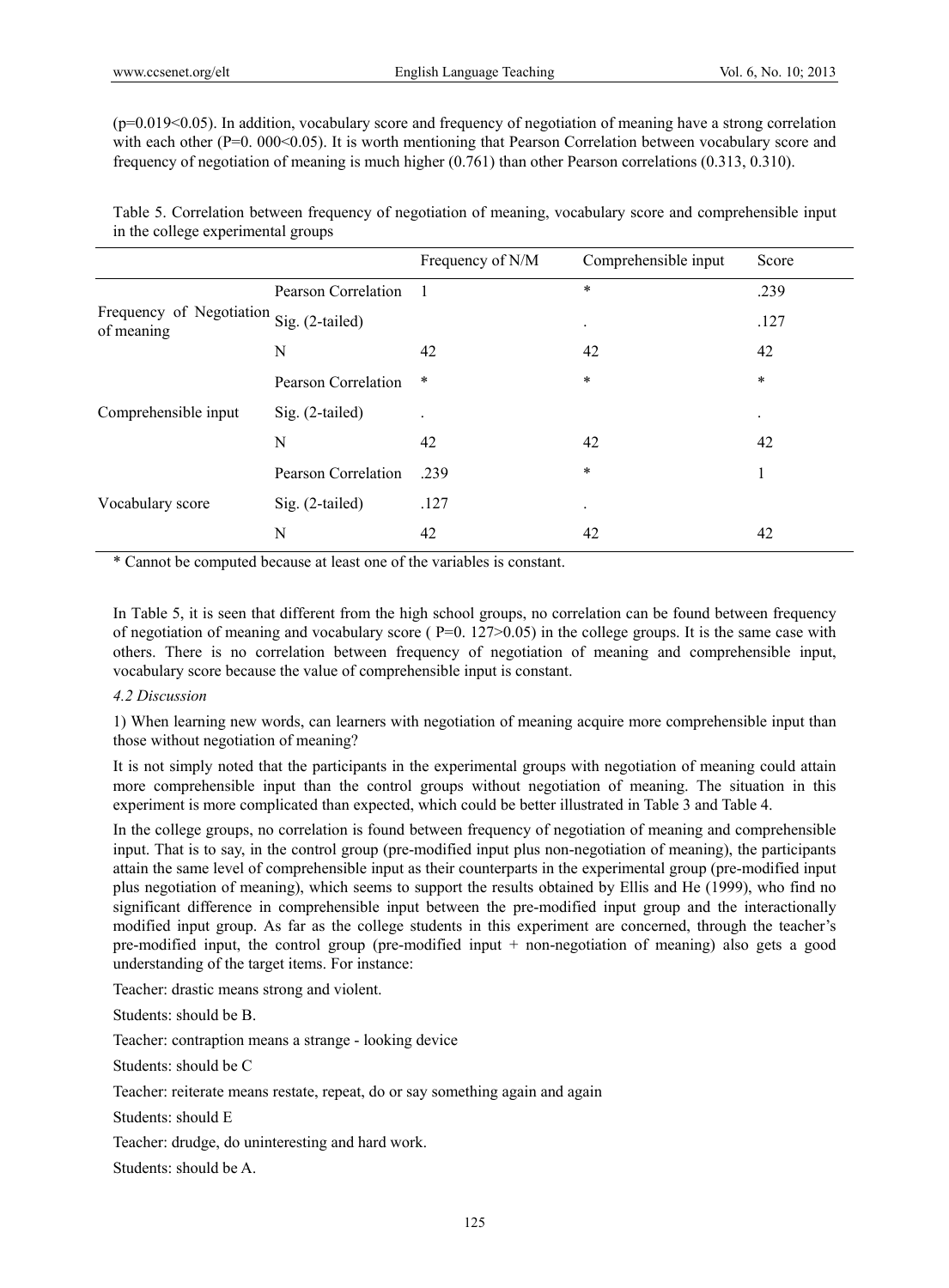Teacher: contingent means accidental, by chance, by accident

Students: should be D. (See Match task 2)

With the assistance of teachers' explanations (pre-modified input), the participants in the control group get all the answers correct. It seems that pre-modified input could cause the same level of comprehension as pre-modified input plus negotiation of meaning. However, in the high school groups, a different report is made. A strong correlation is found between frequency of negotiation of meaning and comprehensible input. According to Table 4, the correlation is significant at the 0.05 level (0.02< 0.05). In other words, the participants in the experimental group (negotiation of meaning and pre-modified input) obtain a higher level of comprehensible input than those in the control group (pre-modified input), which seems to support the previous studies made by Pica & Doughty (1986), Pica, et al (1989), Loschky (1994), Fuente (2002) and Al-Mahrooqi & Tuzlukova (2011), who claim that negotiation of meaning helps generate comprehensible input. According to Long (1985)'s interaction hypothesis, interaction provides comprehensible input. The more L2 interaction the learner holds with others, the more comprehensible input the learner will receive.

It is worth noting that taking a further look at Table 3 and Table 4, it is observed that the participants from the high school seem to rely more on negotiation of meaning than the college counterparts do with a view to attaining comprehensible input since no difference is found in comprehensible input between the experimental group and the control group from the college. By contrast, with the growth of age, the college participants might prefer to depend more on their cognitive ability instead of negotiation of meaning with peers or teachers. In other words, the college groups are able to comprehend the new words with pre-modified input without explicit ways of negotiation of meaning.

To summarize, in the high school experimental group (pre-modified input and negotiation of meaning), the participants are able to obtain more comprehensible input whereas the participants from the college experimental group (pre-modified and negotiation of meaning) attain merely the same level comprehensible input as those in the college control group (pre-modified input).

2) Is there a positive correlation between negotiation of meaning and L2 vocabulary acquisition?

To answer this question, two types of analyses are made, one is the independent samples T-test which intends to show whether or not there is any difference in vocabulary acquisition between the experimental groups and the control groups, and the other is correlation analysis that aims to investigate whether or not there is a positive correlation between frequency of negotiation of meaning and vocabulary acquisition. Both analyses support that vocabulary acquisition in this study has a positive correlation with negotiation of meaning except that the complicated findings in the college groups partly support the positive correlation.

Firstly, according to the independent samples T-test in Table 3, both of the experimental groups (mean=5. 8393, 3.7143,) outperform the two control groups (mean= 2.1667, 3.7143) in the post-vocabulary tests that are held a week later ( $P=0.000<0.05$ ). The participants with the help of negotiation of meaning and pre-modified input do much better than those with only pre-modified input in acquiring new words.

Secondly, according to correlation analysis in Table 4 and Table 5, it is found that there is a positive correlation between frequency of negotiation of meaning and vocabulary acquisition in the high school groups. Pearson Correlation is 0.761, P=0. 000. It is believed that vocabulary acquisition of the high school participants is strongly affected by their frequency of negotiation of meaning with teachers or peers. Conversely, as regards the participants in the college groups, no correlation can be found between negotiation of meaning and vocabulary acquisition.

It is worth mentioning why the college experimental group (pre-modified input  $+$  negotiation of meaning) obviously outperforms the college control group (pre-modified input) in vocabulary acquisition, nevertheless, no strong correlation is found between frequency of negotiation of meaning and vocabulary acquisition in the college experimental group. It is partly because although there is no strong correlation between frequency of negotiation of meaning and vocabulary acquisition in the college experimental group, negotiation of meaning may provide a desirable situation in which the college experimental participants are able to make better use of their cognitive competence in acquiring new words so that eventually they can do better in vocabulary acquisition than the control group. It is also partly because the colleges participants may prefer to adopt implicit ways of negotiation of meaning that are not counted in this study.

To sum up, as far as the high school participants are concerned, negotiation of meaning with teachers or peers helps the participants to obtain more comprehensible input which promotes their vocabulary acquisition whereas as regards the college participants, negotiation of meaning with others makes no difference in their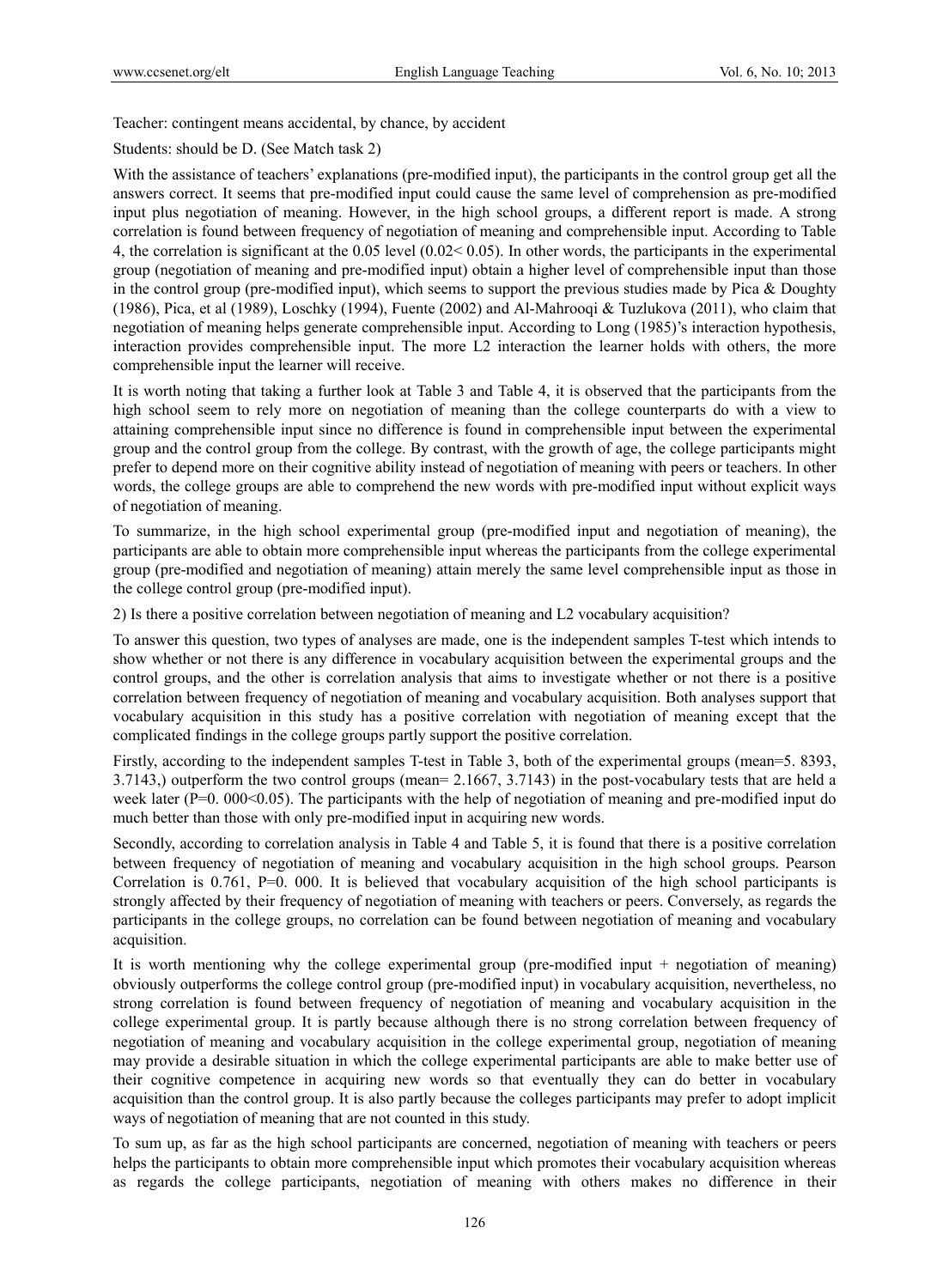comprehensible input but finally facilitates their L2 vocabulary acquisition.

#### **5. Conclusion**

Based on the aforementioned results and analyses, the empirical study supports the effectiveness of negotiation of meaning in L2 vocabulary acquisition of Chinese learners of English. Firstly, in the high school groups, the experimental group (pre-modified input +negotiation of meaning) apparently outperforms the control group (pre-modified input) in terms of comprehensible input as well as vocabulary acquisition. The higher frequency of negotiation of meaning the participants have in the experimental group, the more comprehensible input they are able to obtain, and the better they perform in acquiring new words. Secondly, in the college groups, the experimental group (pre-modified input +negotiation of meaning) also outperforms the control group (pre-modified input) in terms of vocabulary acquisition. However, no difference is found between the experimental group and the control group in terms of comprehensible input, nor is a strong correlation found among comprehensible input, frequency of negotiation of meaning and vocabulary acquisition in the college experimental group. Finally, it seems that learners in the high school benefit more from negotiation of meaning and more rely on interaction with their teachers or peers when acquiring new words and obtaining comprehensible input whereas the college learners might prefer to depend on implicit ways of negotiation of meaning or cognitive competence in acquiring new words.

#### **References**

- Al-Mahrooqi, R., & Tuzlukova, V. (2011). Negotiating meaning in the EFL context. *Pertanika J. Soc. SCI. & Hum, 19*(1), 183-196.
- Bitchener, J. (2003). The value of negotiated interaction for learning vocabulary. *The 16th educational conference Melbourne,* Auckland University of technology.
- Blake, R. (2000). Computer mediated communication: A window on L2 Spanish interlanguage. *Language Learning and Technology, 4*(1), 120-136.
- Breen, M. (2002). *Classroom decision making.* Shanghai: Shanghai Foreign Language Education Press.
- Ellis, R. (1985). Teacher-pupil interaction in second language development. In S. Gass, & C. Madden (Eds.), *Input in second language acquisition* (pp. 69-85). Rowley, MA: Newbury House.
- Ellis, R. (1995). Modified oral input and the acquisition of word meanings. *Applied Linguistics, 16,* 409-435.
- Ellis, R. (1997). *SLA research and language teaching.* Oxford: Oxford University Press.
- Ellis, R. (2003). *Task-based language learning and teaching.* New York: Oxford University Press.
- Ellis, R. (2005). *Analyzing learner language.* Oxford: Oxford University Press.
- Ellis, R., & He. (1999). The roles of modified input and output in the incidental acquisition of word meanings. *Studies in Second Language Acquisition, 21,* 285-301.
- Ellis, R., & Heimbach, R. (1997). Bugs and birds: Children's acquisition of second language vocabulary through interaction. *System, 25*(2), 247-259.
- Ellis, R., Tanaka, Y., & Yamazaki, A. (1994). Classroom interaction, comprehension and the acquisition of second language word meanings. *Language Learning, 44,* 449-491.
- Foster, P. (1998). A classroom perspective on negotiation of meaning*. Applied Linguistics, 19*(1), 1-23.
- Foster, P., & Ohta, A. S. (2005). Negotiation for meaning and peer assistance in second language classrooms. *Applied Linguistics, 26,* 402-430.
- Fuente, M. (2002). Negotiation and oral acquisition of L2 vocabulary. *SSLA, 24,* 81-112.
- Fuente, M. (2006). Classroom L2 vocabulary acquisition: Investigating the role of pedagogical tasks and form-focused instruction. *Language Teaching Research, 10*(3), 263-295.
- Gass, S. M., & Torres, M. J. A. (2005). Attention when? An investigation of the ordering effect of input and interaction. *Studies in Second Language Acquisition*, *27*(1), 1-31.
- Gass, S. M., & Varonis, E. M. (1985). Task variation and nonnative/nonnative negotiation of meaning. In S. M. Gass, & C. G. Madden (Eds.), *Input in second language acquisition* (pp. 149-161). Rowley, MA: Newbury House.
- Gass, S. M., & Varonis, E. M. (1994). Input, interaction, and second language production. *Studies in Second Language Acquisition, 16,* 283-302.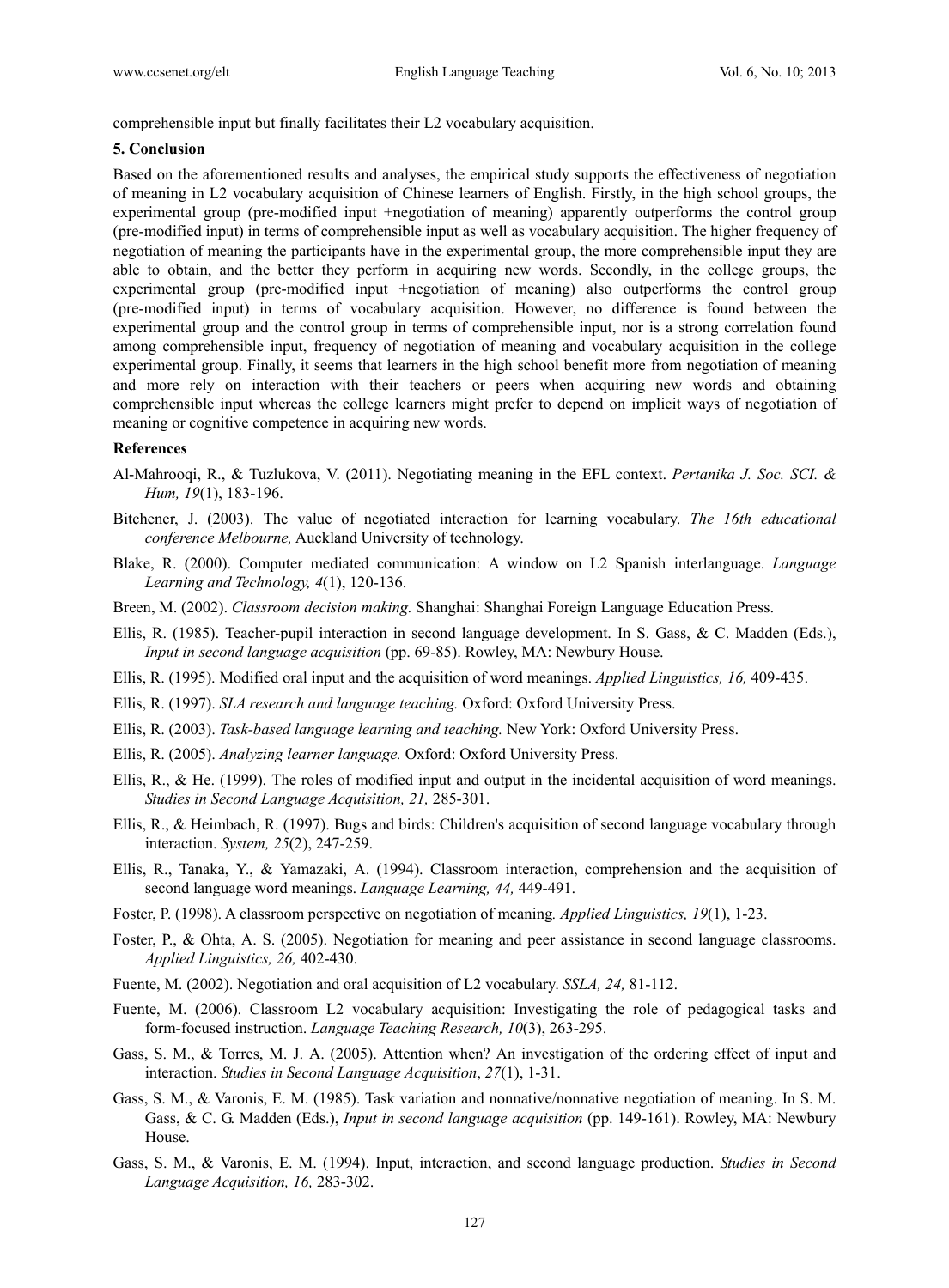- Hardy, I. M., & Moore, J. L. (2004). Foreign language students' conversational negotiations in different task environments. *Applied Linguistics, 25*(3), 340-370.
- Jeong, Nam-Sook. (2011). Selected proceedings of the 2009 second language research forum. *Luke Plonsky and Maren Schierloh* (pp. 51-69).
- Krashen, S. (1980). *Second language acquisition and second language learning.* Oxford: Pergamon Press.
- Krashen, S. (1985). *The input hypothesis: Issues and implications.* London: Longman.
- Lee, Byeong-Cheon. (2005). Negotiation of meaning and communication strategies in CMC. *Sae Han English Language & Literature, 47*(1), 227-259.
- Lee, Hyun-Gyung. (2006). Meaning negotiation in task-based video conferencing. *Multimedia-Assisted Language Learning, 9*(2), 128-153.
- Long, M. H. (1981). Input, interaction, and second language acquisition. In H. Winitz (Ed.), *Native Language and Foreign Language Acquisition: Annals of the New York Academy of Sciences* (pp. 259-278). New York: New York Academy of Sciences.
- Long, M. H. (1983). Linguistics and conversational adjustments to nonnative speakers. *Studies in Second Language Acquisition, 4,* 177-193.
- Long, M. H. (1985). Input and Second language acquisition theory. In S. Gass, & C. Madden (Eds), *Input in second language acquisition* (pp. 377-393). Rowly. MA: Newbury House.
- Long, M. H. (1996). The role of the linguistic environment in second language acquisition. In W. C. Ritchie, & T. K. Bhatia (Eds.), *Handbook of second language acquisition* (pp. 413-468). San Diego, CA: Academic Press.
- Long, M. H. (2011). Instructed SLA (I): Towards a cognitive interactionist theory of instructed adult SLA. In workshop on second language research. Beijing: Beijing Foreign studies University.
- Loschky, L. (1994). Comprehensible input and second language acquisition: What is the relationship? *Studies in Second Language Acquisition, 16,* 303-325.
- Luan, N. L., & Sappathy, S. M. (2011). L2 vocabulary acquisition: The impact of negotiated interaction. *GEMA Online™ Journal of Language Studies, 5*(11), 2.
- Pica, T. (1987). Interlanguage adjustments as an outcome of NS-NNS negotiated interaction. *Language Learning*, *38,* 45-73.
- Pica, T. (1991). Classroom interaction, participation, and comprehension: Redefining relationships. *System, 19,*  437-452.
- Pica, T. (1993). Choosing and using communication tasks for second language instruction. In G. Crookes, & S. Gass (Eds.), *Tasks and language learning: Integrating theory and practice* (pp. 9-34). Bristol, PA: Multilingual Matters.
- Pica, T. (1994). Research on negotiation: What does it reveal about second language learning conditions, processes, and outcome? *Language learning, 44,* 493-527.
- Pica, T., & Doughty, C. (1986). Making input comprehensible: Do interactional modifications help? *ITL Review of Applied linguistics, 72,* 1-25.
- Pica, Teresa, Holiday, Lloyd, Lewis, Nora, & Morgenthaler, Laura. (1989). Comprehensible output as an outcome of linguistic demands on the learner. *Studies in Second Language Acquisition, 11,* 63-90.
- Révész, A., Sachs, R., & Mackey, A. (2011). Task complexity, uptake of recasts, and second language development. In P. Robinson (Ed.), *Researching task complexity: Task demands, task-based language learning and performance.* John Benjamins.
- Swain, M. (1985). Communicative competence: Some roles of comprehensible input and comprehensible output in its development. In S. M. Gass, & C. G. Madden (Eds.), *Input in second language acquisition* (pp. 235-253). Rowley, MA: Newbury House.
- Varonis, E. M., & Gass, S. M. (1985). Non-native/non-native conversations: A model for negotiation of meaning. *Applied Linguistics, 6*(1), 71-90.
- Yong, R. (1983). Negotiation of meaning in children's foreign language acquisition. *ELT Journal, 37*(3), 197-206.
- Zhao, S. Y., & Bitchener, J. (2007). Incidental focus on form in teacher-learner and learner-learner interactions.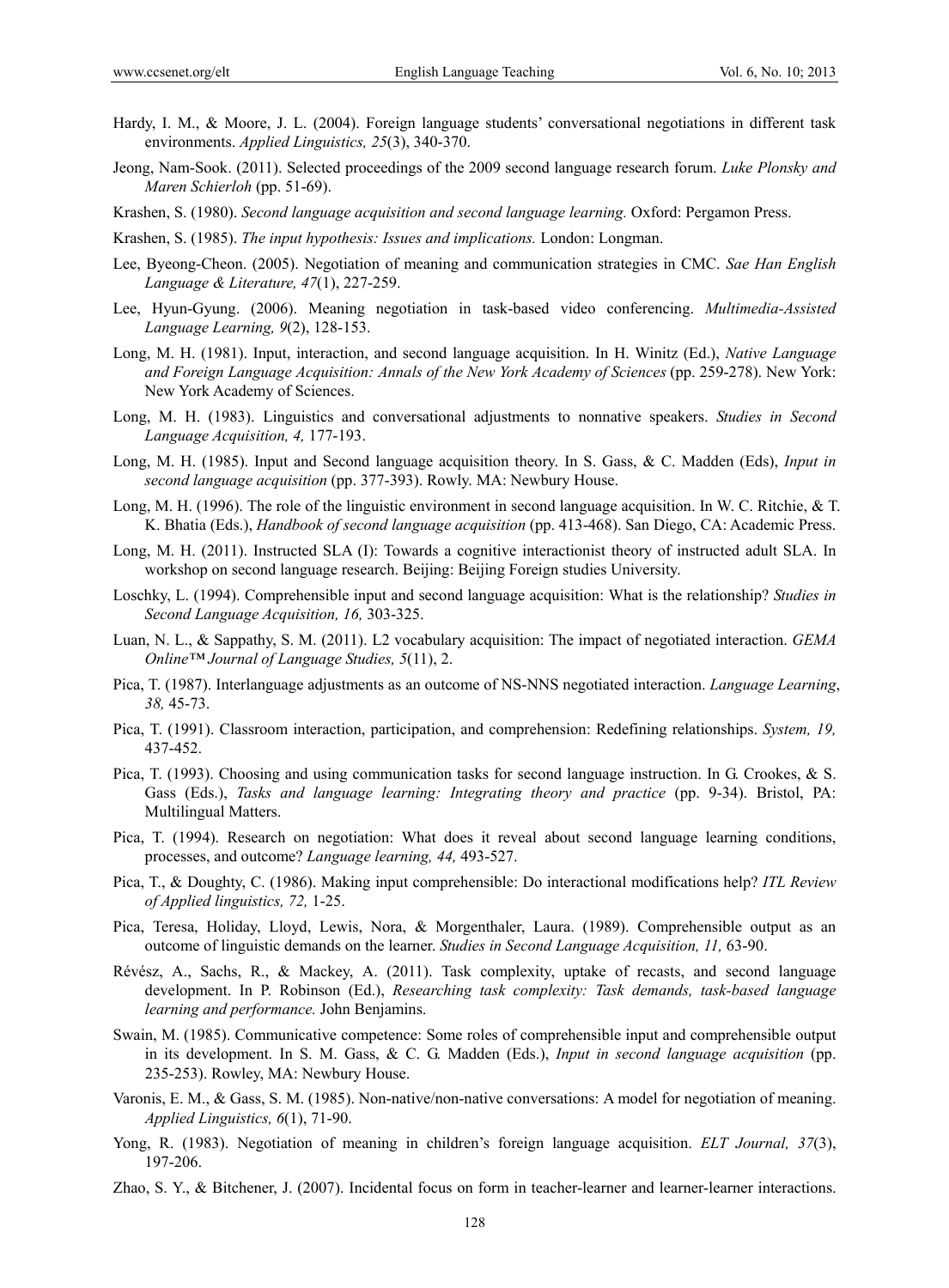| System, 35, 431-447.                                                                                              |
|-------------------------------------------------------------------------------------------------------------------|
| Appendix                                                                                                          |
| Test 1 A pre-vocabulary test for the high school participants                                                     |
|                                                                                                                   |
| Translation:                                                                                                      |
| 1) Take after 2) Anxious 3) Strange 4) Favorite 5) Careful                                                        |
| 6) I won't be long 7) Alien 8) Chase 9) Picnic 10) Develop                                                        |
| 11) Pull down $\qquad$ 12) Set up $\qquad$ 13) Start $\qquad$ 14) Make it clear $\qquad$ 15) Drop                 |
| 16) Hurt 17) Offer 18) Shy 19) Noise 20) Wind 21) Worried                                                         |
| 22) Tie 23) Ocean 24) Cover 25) Used to 26) Separate                                                              |
| 27) Downtown 28) Be terrified of 29) Block 30) Plenty                                                             |
| Test 2 A pre-vocabulary tests for the college participants                                                        |
| School: Class: Name: Sex: Date: .                                                                                 |
| Translation                                                                                                       |
| 1) Bleat 2) Bite 3) Drudge 4) Assess 5) Sort 6) Astray                                                            |
| 7) Astronaut ________ 8) Contraption ______ 9) Astonish _____ 10) Assume ______ 11) Enlarge                       |
| 12) Enrage __ 13) Gorge ____ 14) Reiterate ____ 15) Superb ____ 16) Drastic _____                                 |
| 17) Ability 18) Strike 19) Shock 20) Culture 21) Interaction                                                      |
| 22) Regularly 23) Appointment 24) Vocabulary 25) Movable                                                          |
| 26) Capable 27) Ritual 28) Enable 29) Mobile 30) Contingent                                                       |
| Match task 1                                                                                                      |
| Class: Name:<br>Score:<br>Sex: Date:                                                                              |
| 合肥第81中学<br>$\overset{\text{\tiny{4}}}{\phantom{+}}\frac{1}{\text{in}}\frac{2006}{\text{}}$<br>കു<br>in 1999<br>A. |
| $\Box$<br>ш<br>$\blacksquare$<br>$\qquad \qquad \blacksquare$<br>□<br>Green Street<br>В.                          |
| ---<br>Е.<br>D.                                                                                                   |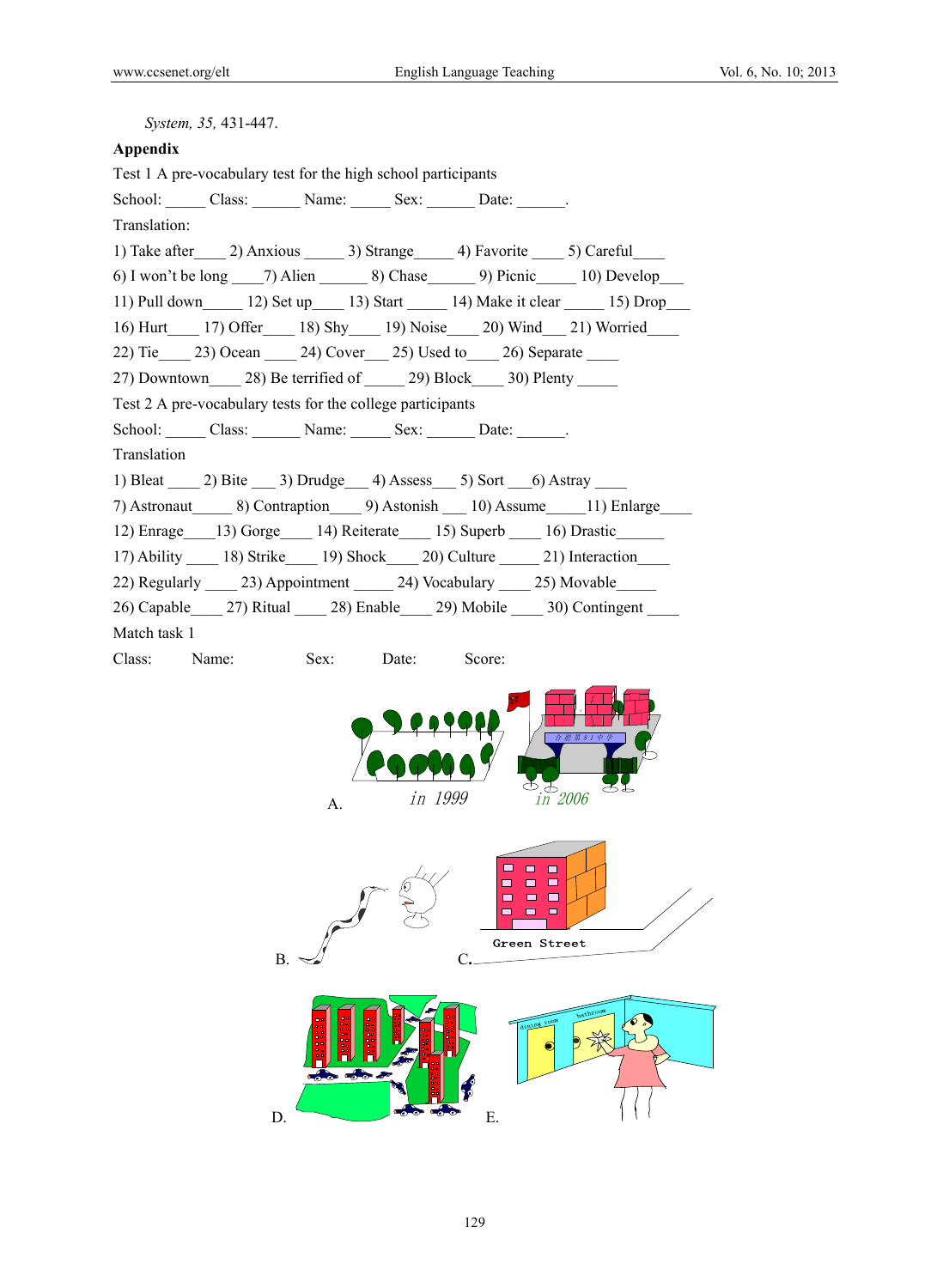

I.  $\angle$  J.

( ) 1 take after ( ) 2. I won't be long. ( ) 3. pull down. ( ) 4. set up ( )5.used to  $($   $)$  6. separate  $($   $)$  7. downtown  $($   $)$  8.be terrified of  $($   $)$  9.block  $($   $)$  10. ocean. Match task 2

汤加塔布岛<br>1:1 500 000

Class: Name: Score: Sex: Date:

A. zuokugong B.jilide C.qimiaodejixiezhangzhi D.ourande E. fanfudishuo

- 1. drastic: ( )
- 2. contraption:  $($
- 3. reiterate: ()
- 4. drudge : ( )

5. contingent:  $( )$ 

Test 3 A post-vocabulary test for the high school participants

Class: Name: Sex: Date: Score:

Use the appropriate forms of the following words to fill in the blank:

Separate won't be long be terrified of downtown ocean used to

Block take after set up pull down

1. The old man decided to \_\_\_\_\_ a school in his hometown

2. I guess Tom must be your son, because he \_\_\_ you in all aspects.

3. My house is three far away from the school.

4. The whole house has been by the flood.

5. She \_\_\_\_ be a teacher but now she is a nurse.

6. At night, Kate\_\_\_\_\_ (Haipa) the ghost.

7. In the morning he went to  $\qquad$  (shizhongxin)  $\circ$ 

8. \_\_\_\_\_ (haiyang) is bigger that a sea.